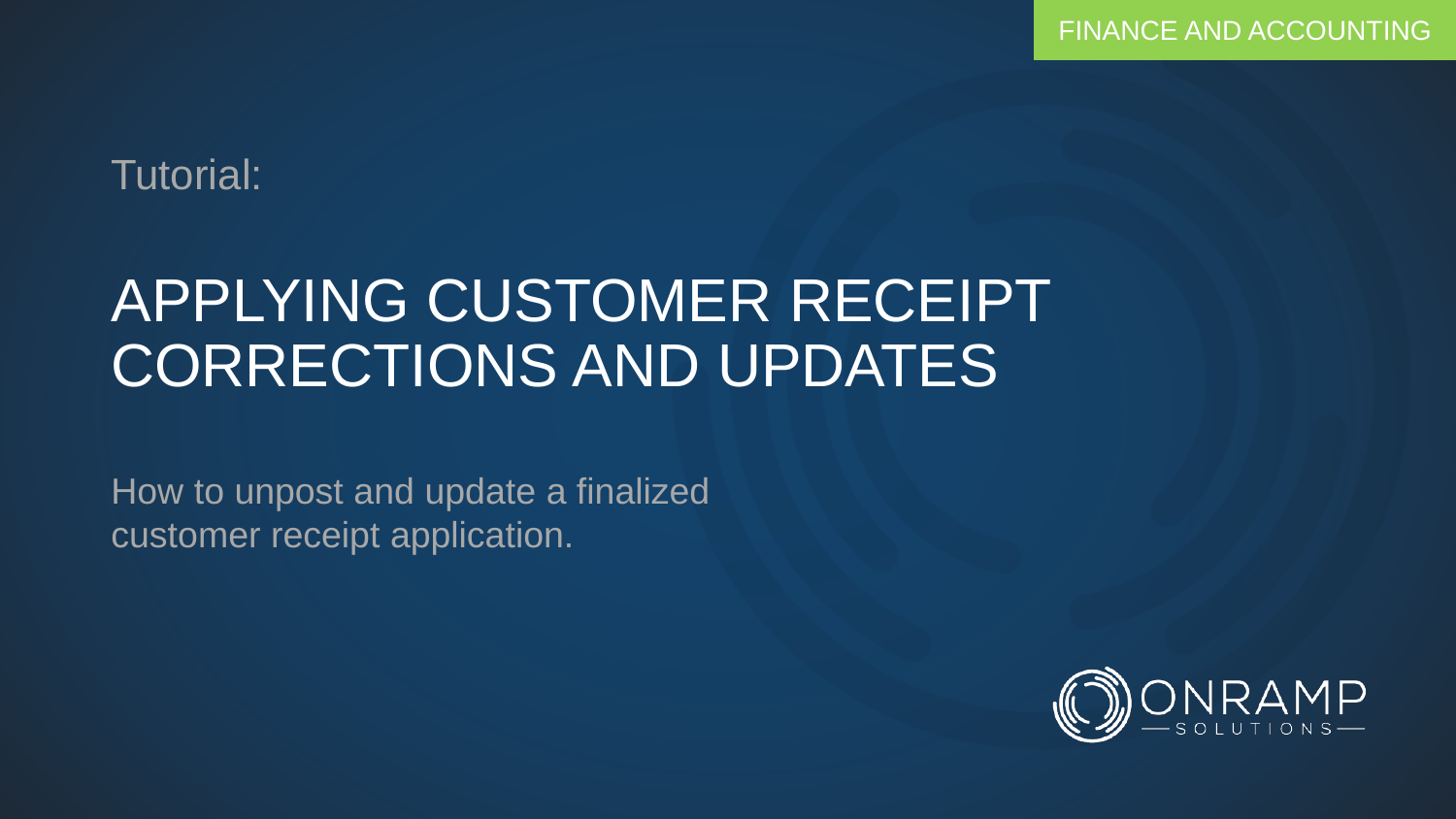#### **Contents**

| <b>Unposting a Finalized Customer Receipt</b>             |                |
|-----------------------------------------------------------|----------------|
| When you need to unpost a finalized customer receipt      | 3              |
| Task 1: Selecting the receipt record to unpost            | $\overline{4}$ |
| Task 2: Selecting the invoice for editing                 | 5              |
| Task 3: Editing the amount cleared                        | 6              |
| Task 4: Invoice correction                                | $\overline{7}$ |
| Task 5: Selecting the open customer invoice               | 8              |
| Task 6: Applying payment to a different invoice           | 9              |
| <b>Tracking short or overpaid invoices</b>                |                |
| Providing the reason why an invoice was over or underpaid | 11             |
| Task 1: Selecting the invoice to add comments             | 12             |
| Task 2: Adding the details and comments                   | 13             |
| Attaching a customer received document                    |                |
| Adding the customer receipt document after finalizing     | 15             |
| Task 1: Selecting the file to attach                      | 16             |
| Task 2: Adding the file                                   | 17             |

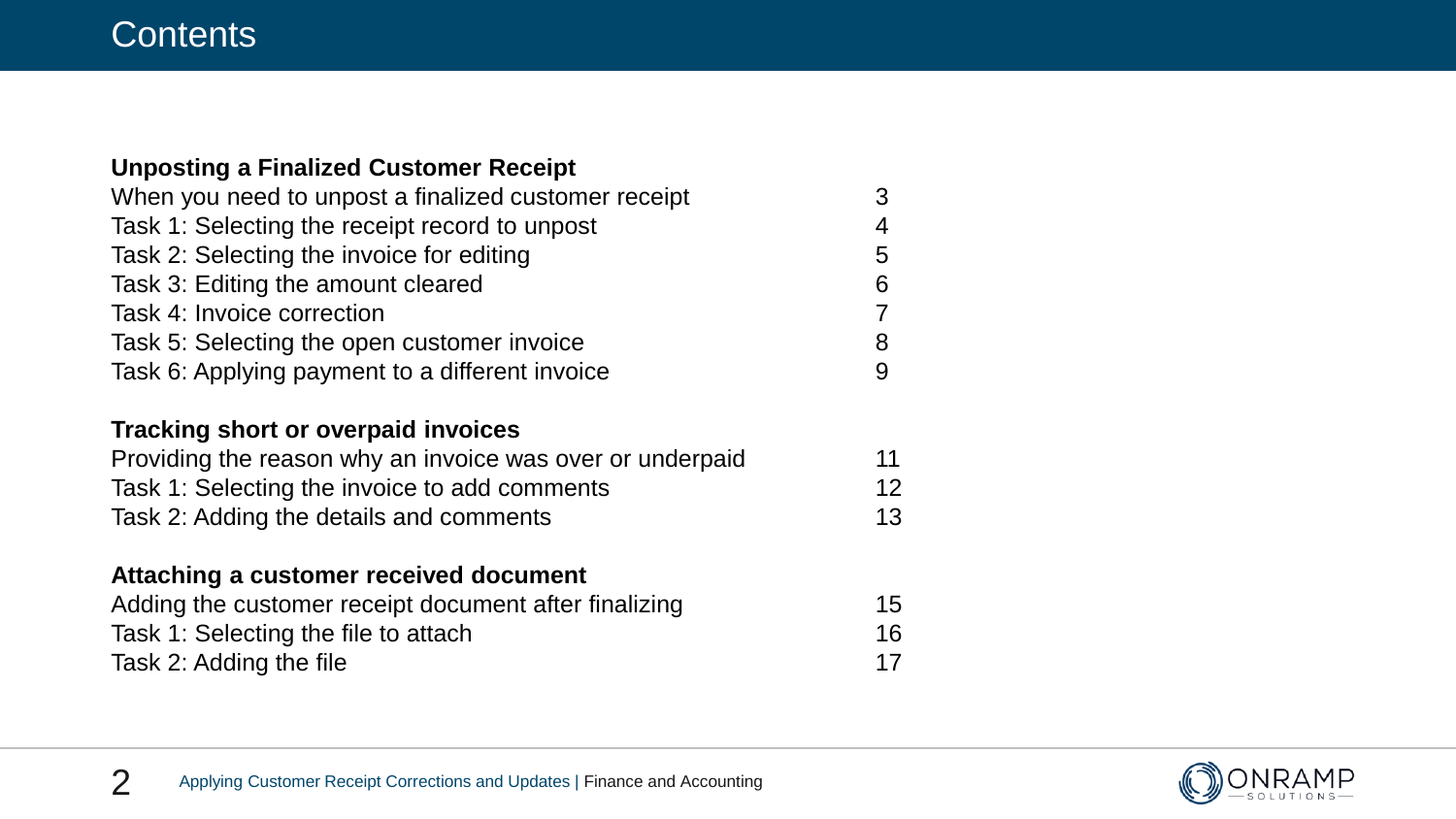The **Unpost Customer Receipt [S2121]** screen is used to undo any finalized customer receipt or unapplied receipt records that have errors.

#### **When you need to unpost a finalized customer receipt:**

- A receipt that has been applied against a wrong invoice number.
- The amount applied is incorrect.
- The incorrect GL code was selected.
- Incorrect discount applied.

Since each record in Customer Receipt creates a GL transaction we need to create a new record to offset the original error.

In this example we will be removing the payments from one invoice and applying it to another to simulate correcting an incorrect invoice selection.

| Unpost Customer Receipt [S2121]             |        |                       |        |                         |       | $\mathbf{x}$ |
|---------------------------------------------|--------|-----------------------|--------|-------------------------|-------|--------------|
| Unpost Customer Receipt                     |        | Edit Invoice Payment  |        |                         |       |              |
|                                             |        |                       |        |                         |       |              |
| $\blacktriangledown$<br>Customer:           |        | Invoice:              |        |                         |       |              |
| $\blacksquare$<br>Receipt:                  |        |                       |        |                         |       |              |
|                                             |        | Ship To:              |        |                         |       |              |
| Unpost                                      |        | <b>Invoice File:</b>  |        |                         |       |              |
|                                             |        | Invoice Type:         |        | $\blacktriangledown$    |       |              |
| Customer Receipt Detail                     |        |                       |        |                         |       |              |
| Amount Paid<br>Line Type<br>Invoice         |        | <b>Invoice Total:</b> |        |                         |       |              |
|                                             |        | Open Balance:         |        |                         |       |              |
|                                             |        |                       |        |                         |       |              |
|                                             |        | GL Code:              |        | $\vert \bm{\tau} \vert$ |       |              |
|                                             |        |                       |        |                         |       |              |
|                                             |        | Amount Cleared:       |        |                         |       |              |
|                                             |        | Discount Taken:       |        |                         |       |              |
|                                             |        | Amount Paid:          |        |                         |       |              |
|                                             |        |                       |        |                         |       |              |
|                                             |        | Clear Amt Change:     |        |                         |       |              |
|                                             |        | Disc. Taken Change:   |        |                         |       |              |
|                                             |        | Paid Amt Change:      |        |                         |       |              |
|                                             |        |                       |        |                         |       |              |
|                                             |        |                       |        | Finalize                |       |              |
|                                             |        |                       |        |                         |       |              |
| Edit Invoice Payment                        |        |                       |        |                         |       |              |
|                                             |        |                       |        |                         |       |              |
| F1 for Help<br><b>Browse</b><br>Edit<br>Add | Delete | OK                    | Cancel |                         | Print | Exit         |

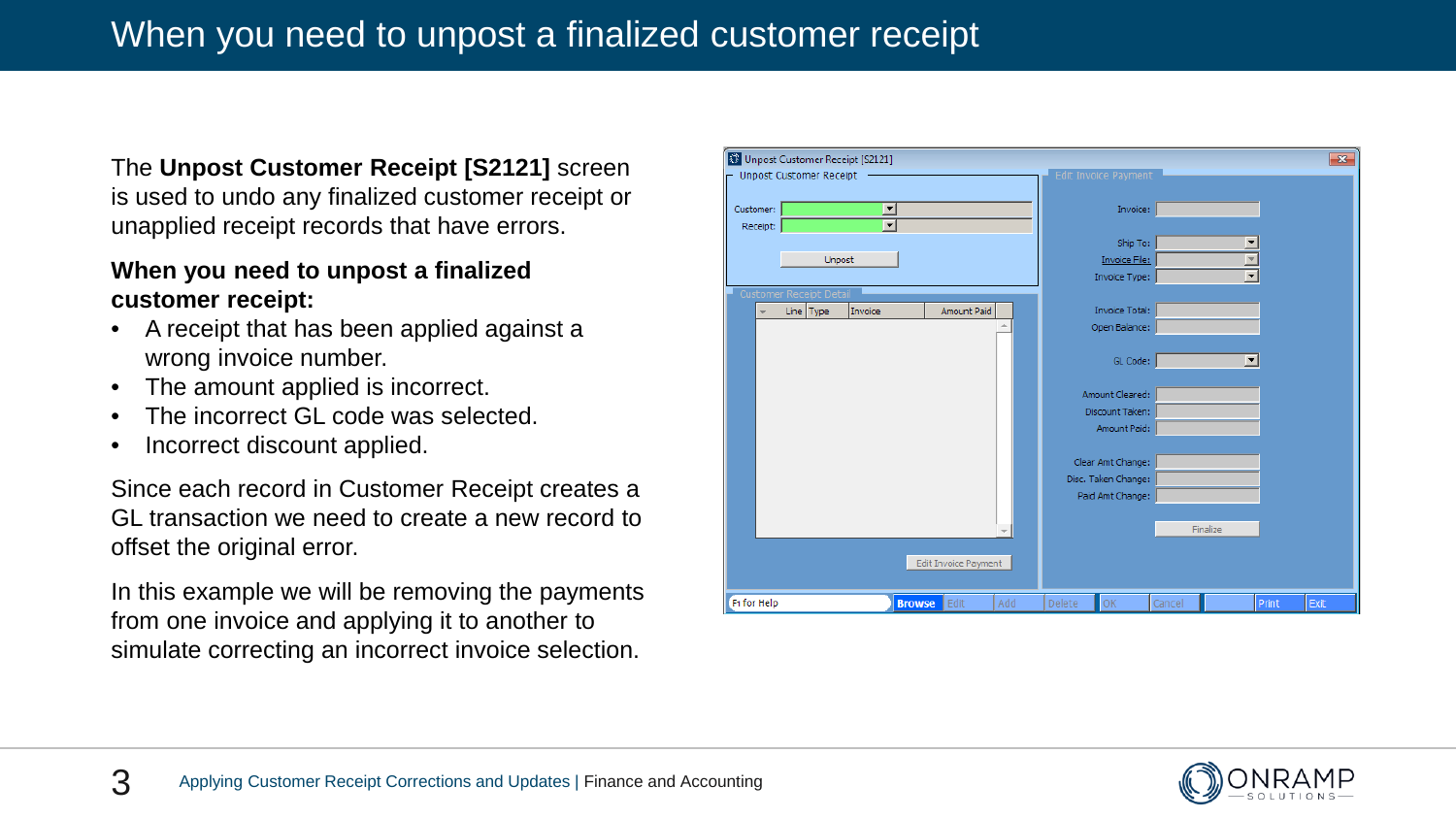#### Task 1: Selecting the receipt record to unpost

Open the **Unpost Customer Receipt [S2121]**  screen.

- 1. Select the **Customer** from the drop-down menu.
- 2. Select the **Receipt** you wish to unpost from the drop-down menu.
- 3. Click the **Unpost** button.

Once you click the **Unpost** button the invoices that have receipts applied will be listed.

| Customer: AIM                  |           |                          | MERICAN IRON & METAL |  | Invoice:                           |          |  |
|--------------------------------|-----------|--------------------------|----------------------|--|------------------------------------|----------|--|
| Receipt: 4514-46348            |           | 2<br>$\frac{9}{15/2016}$ |                      |  |                                    |          |  |
|                                |           |                          |                      |  | Ship To:                           |          |  |
|                                | Unpost    | 3                        |                      |  | <b>Invoice File:</b>               |          |  |
|                                |           |                          |                      |  | Invoice Type:                      |          |  |
| <b>Customer Receipt Detail</b> |           |                          |                      |  |                                    |          |  |
|                                | Line Type | Invoice                  | Amount Paid          |  | <b>Invoice Total:</b>              |          |  |
| 12504 I                        |           | $\mathbf{V}$ 20120598    | \$9,880.36           |  | Open Balance:                      |          |  |
| $12505$ I                      |           | 20133143                 | \$4,935.60           |  |                                    |          |  |
| $12508$ N                      |           |                          | \$2,165.00           |  | GL Code:                           | ▾        |  |
| 12509 U                        |           |                          | \$3,019.04           |  |                                    |          |  |
|                                |           |                          |                      |  | Amount Cleared:<br>Discount Taken: |          |  |
|                                |           |                          |                      |  | Amount Paid:                       |          |  |
|                                |           |                          |                      |  |                                    |          |  |
|                                |           |                          |                      |  | Clear Amt Change:                  |          |  |
|                                |           |                          |                      |  | Disc. Taken Change:                |          |  |
|                                |           |                          |                      |  | Paid Amt Change:                   |          |  |
|                                |           |                          |                      |  |                                    |          |  |
|                                |           |                          |                      |  |                                    | Finalize |  |
|                                |           |                          |                      |  |                                    |          |  |
|                                |           |                          | Edit Invoice Payment |  |                                    |          |  |

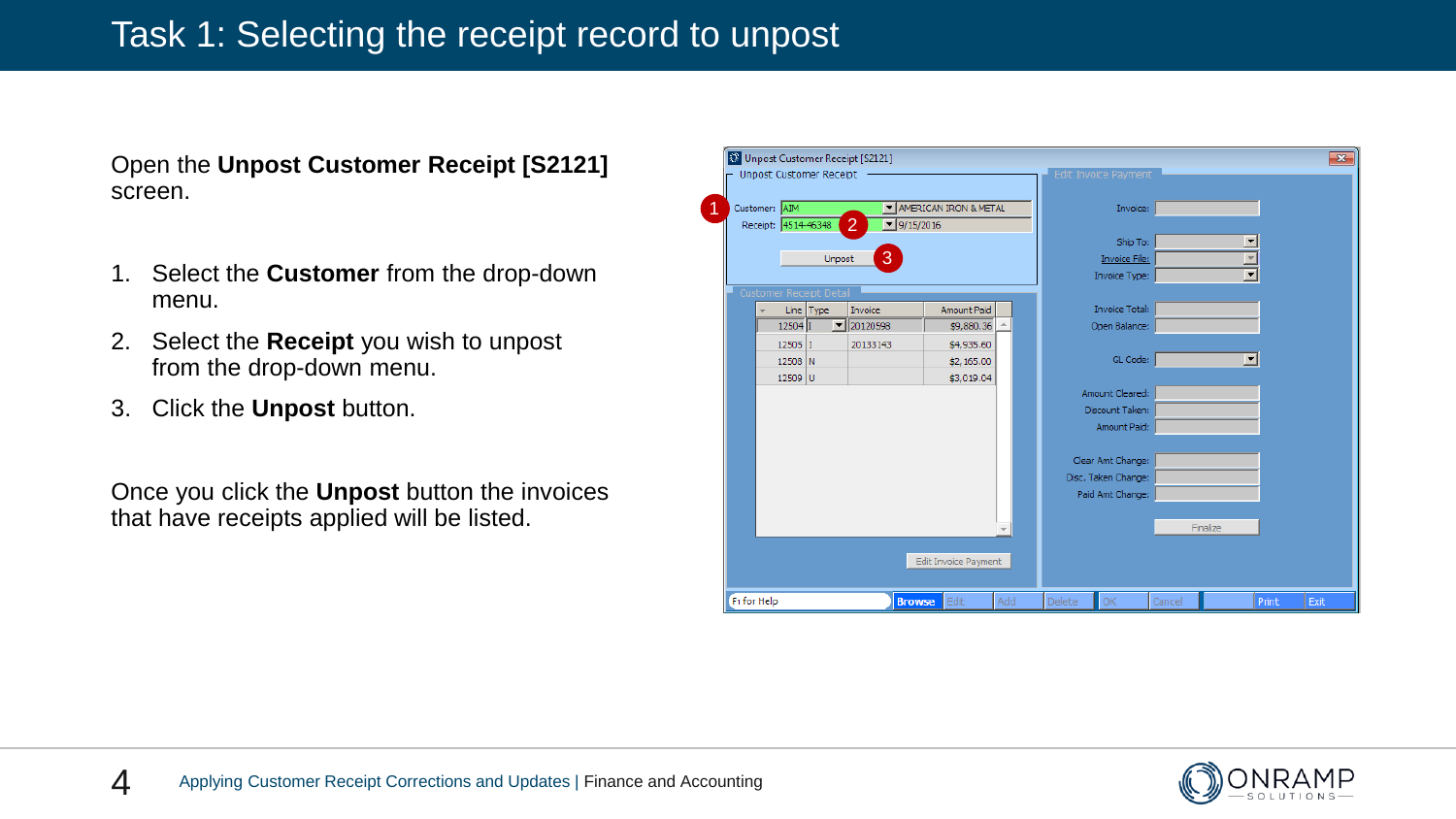### Task 2: Selecting the invoice for editing

- 4. Select the **Invoice** that requires correction.
- 5. Click the **Edit Invoice Payment** button.
- 6. When you click the **Edit Invoice Payment**  button the details of how the payment was applied will be available in the **Edit Invoice Payment** frame.



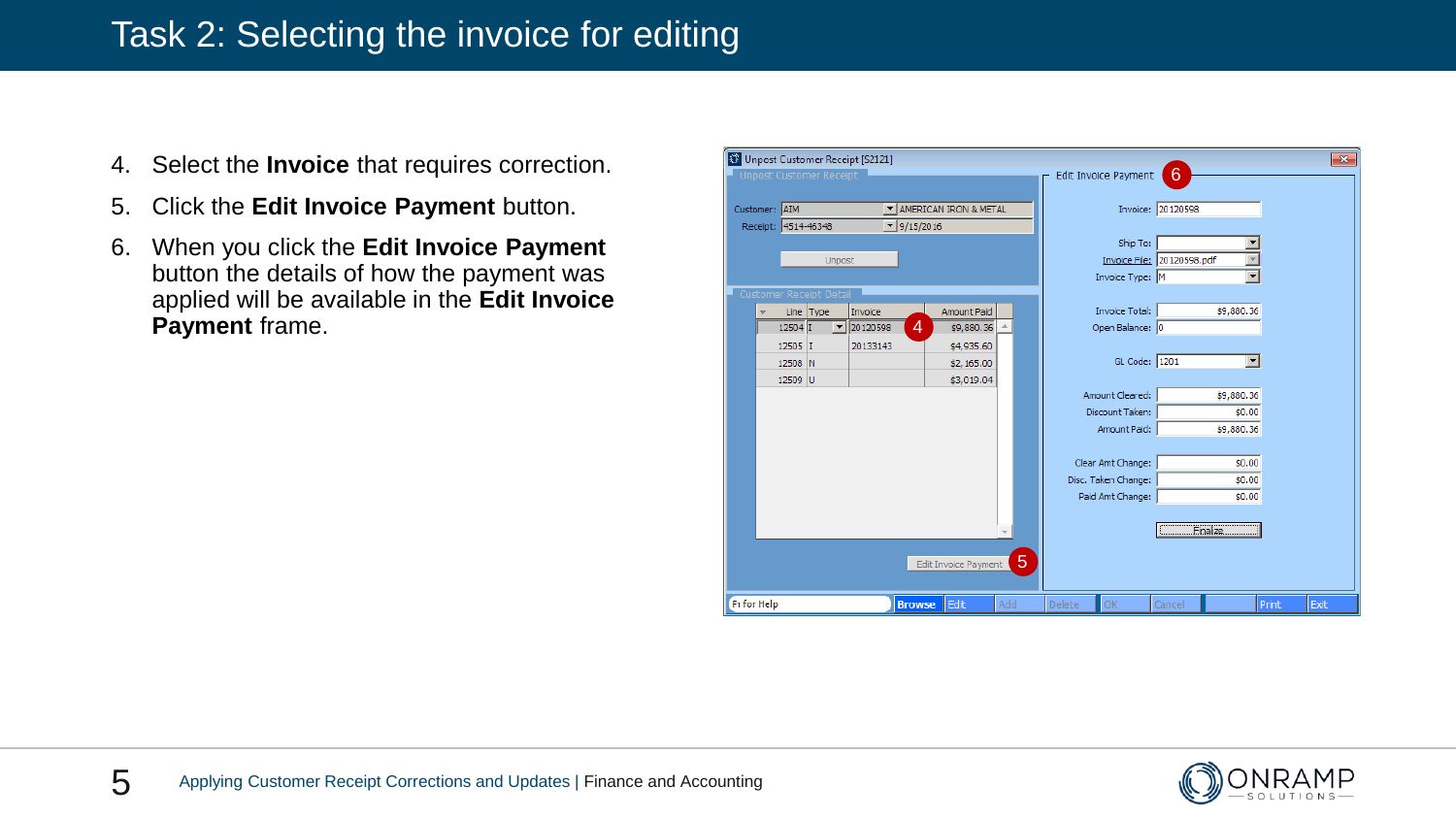#### Task 3: Editing the amount cleared

- 7. Click the **Edit** button on the bottom menu.
- 8. Enter the new amount in the **Amount Cleared** field.
- 9. Click **OK**.
- 10. You will see that after you click the **OK** button that the last 3 fields will be populated with the cleared amount that has been changed.
- 11. Click the **Browse** button in the bottom menu.
- 12. Click the **Finalize** button when complete.



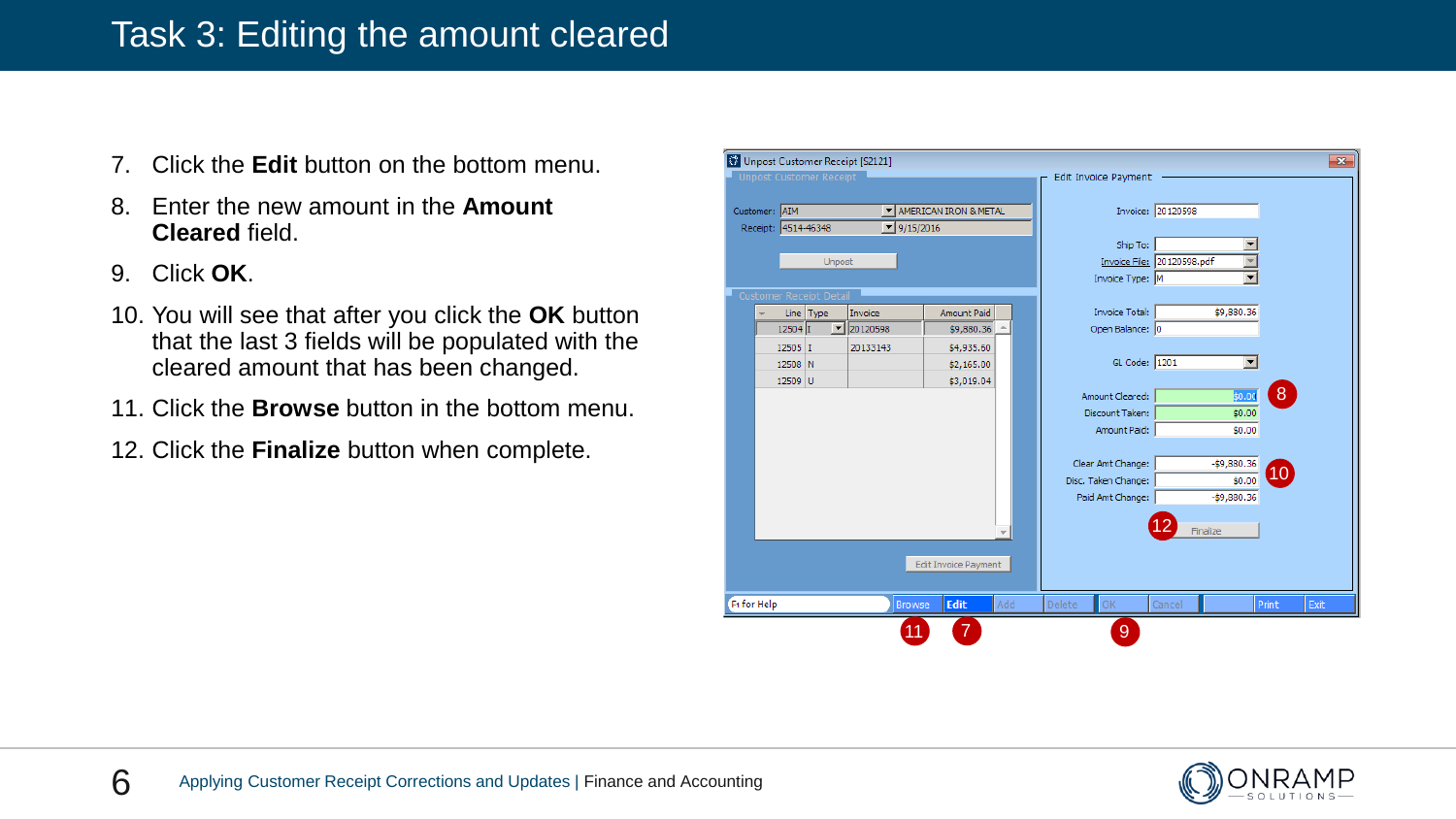#### Task 4: Invoice correction

- 13. Open the **Customer Receipt Maintenance [S1056]** screen.
- 14. Select the **Customer** from the drop down menu.

You will see in the **Customer Receipt Details**  frame that there are now 3 records associated with the invoice correction.

- 15. There are two, locked, records, that include the original record and the unposted record which cannot be edited.
- 16. The third record, which indicated the changed amount, is unlocked so it can be edited.
- 17. In B**rowse** mode, click the show **Open Invoices** button.

| $\mathbf{F}$  98906601<br>4566584C<br><b>TD</b><br>$\boxed{\blacksquare}$ 09/15/2016<br>4514-46348<br>$\overline{\phantom{a}}$<br>Amt Applied:<br>Amt Remaining:<br><b>TD</b><br>02/17/2017<br>98906601<br>777-test<br>7765-100<br>Currency: CDN<br>$\vert \nabla \vert$<br>**Effective Date: 09/15/2016<br>CR Filename:<br>$\blacktriangledown$<br>$\overline{\phantom{a}}$<br>Comments: Remember frieght charges<br><sup>**</sup> Pay Method: EFT<br>Customer Receipt Detail<br>GL Code<br>Open Bal<br><b>Disc Taken</b><br>Amt Paid<br>Amt Cleared<br>$\nabla$ Type<br>Invoice<br>$\overline{\phantom{a}}$<br>20120598<br>1201<br>$\blacktriangledown$<br>\$9,880.36<br>\$0.00<br>\$0.00<br>\$0.00<br>No<br>1201<br>\$9,880.36<br>\$9,880.36<br>20120598<br>\$9,880.36<br>\$0.00<br>I<br>T<br>20120598<br>1201<br>$-59,880,36$<br>$-$9,880.36$<br>$-59,880,36$<br>\$0.00 | \$10,119.64<br>\$9,880.36<br>Bank GL Acct: 1001<br>Finalize<br>Lock<br>16<br>Yes | 15<br>Yes<br>1201<br>Yes<br>20133143<br>\$4,935.60<br>\$4,935.60<br>\$0.00<br>\$4,935.60 |  | Our Receipt Ref | Customer Rec. Ref<br><b>Bank</b> | <b>Receipt Date</b> | Account | **Receipt Value: | \$20,000.00 |
|-----------------------------------------------------------------------------------------------------------------------------------------------------------------------------------------------------------------------------------------------------------------------------------------------------------------------------------------------------------------------------------------------------------------------------------------------------------------------------------------------------------------------------------------------------------------------------------------------------------------------------------------------------------------------------------------------------------------------------------------------------------------------------------------------------------------------------------------------------------------------------|----------------------------------------------------------------------------------|------------------------------------------------------------------------------------------|--|-----------------|----------------------------------|---------------------|---------|------------------|-------------|
|                                                                                                                                                                                                                                                                                                                                                                                                                                                                                                                                                                                                                                                                                                                                                                                                                                                                             |                                                                                  |                                                                                          |  |                 |                                  |                     |         |                  |             |
|                                                                                                                                                                                                                                                                                                                                                                                                                                                                                                                                                                                                                                                                                                                                                                                                                                                                             |                                                                                  |                                                                                          |  |                 |                                  |                     |         |                  |             |
|                                                                                                                                                                                                                                                                                                                                                                                                                                                                                                                                                                                                                                                                                                                                                                                                                                                                             |                                                                                  |                                                                                          |  |                 |                                  |                     |         |                  |             |
|                                                                                                                                                                                                                                                                                                                                                                                                                                                                                                                                                                                                                                                                                                                                                                                                                                                                             |                                                                                  |                                                                                          |  |                 |                                  |                     |         |                  |             |
|                                                                                                                                                                                                                                                                                                                                                                                                                                                                                                                                                                                                                                                                                                                                                                                                                                                                             |                                                                                  |                                                                                          |  |                 |                                  |                     |         |                  |             |
|                                                                                                                                                                                                                                                                                                                                                                                                                                                                                                                                                                                                                                                                                                                                                                                                                                                                             |                                                                                  |                                                                                          |  |                 |                                  |                     |         |                  |             |
|                                                                                                                                                                                                                                                                                                                                                                                                                                                                                                                                                                                                                                                                                                                                                                                                                                                                             |                                                                                  |                                                                                          |  |                 |                                  |                     |         |                  |             |
|                                                                                                                                                                                                                                                                                                                                                                                                                                                                                                                                                                                                                                                                                                                                                                                                                                                                             |                                                                                  |                                                                                          |  |                 |                                  |                     |         |                  |             |
|                                                                                                                                                                                                                                                                                                                                                                                                                                                                                                                                                                                                                                                                                                                                                                                                                                                                             |                                                                                  |                                                                                          |  |                 |                                  |                     |         |                  |             |
|                                                                                                                                                                                                                                                                                                                                                                                                                                                                                                                                                                                                                                                                                                                                                                                                                                                                             |                                                                                  |                                                                                          |  |                 |                                  |                     |         |                  |             |
|                                                                                                                                                                                                                                                                                                                                                                                                                                                                                                                                                                                                                                                                                                                                                                                                                                                                             |                                                                                  |                                                                                          |  |                 |                                  |                     |         |                  |             |
|                                                                                                                                                                                                                                                                                                                                                                                                                                                                                                                                                                                                                                                                                                                                                                                                                                                                             |                                                                                  |                                                                                          |  |                 |                                  |                     |         |                  |             |
|                                                                                                                                                                                                                                                                                                                                                                                                                                                                                                                                                                                                                                                                                                                                                                                                                                                                             |                                                                                  |                                                                                          |  |                 |                                  |                     |         |                  |             |
| I                                                                                                                                                                                                                                                                                                                                                                                                                                                                                                                                                                                                                                                                                                                                                                                                                                                                           |                                                                                  |                                                                                          |  |                 |                                  |                     |         |                  |             |
| N<br>7044<br>\$2,165.00<br>\$2,165.00<br>\$0.00<br>\$2,165.00                                                                                                                                                                                                                                                                                                                                                                                                                                                                                                                                                                                                                                                                                                                                                                                                               |                                                                                  | Yes                                                                                      |  |                 |                                  |                     |         |                  |             |
|                                                                                                                                                                                                                                                                                                                                                                                                                                                                                                                                                                                                                                                                                                                                                                                                                                                                             |                                                                                  |                                                                                          |  |                 |                                  |                     |         |                  |             |
|                                                                                                                                                                                                                                                                                                                                                                                                                                                                                                                                                                                                                                                                                                                                                                                                                                                                             |                                                                                  |                                                                                          |  |                 |                                  |                     |         |                  |             |
|                                                                                                                                                                                                                                                                                                                                                                                                                                                                                                                                                                                                                                                                                                                                                                                                                                                                             |                                                                                  |                                                                                          |  |                 |                                  |                     |         |                  |             |
| Supp.Doc File:                                                                                                                                                                                                                                                                                                                                                                                                                                                                                                                                                                                                                                                                                                                                                                                                                                                              |                                                                                  |                                                                                          |  |                 |                                  |                     |         |                  |             |

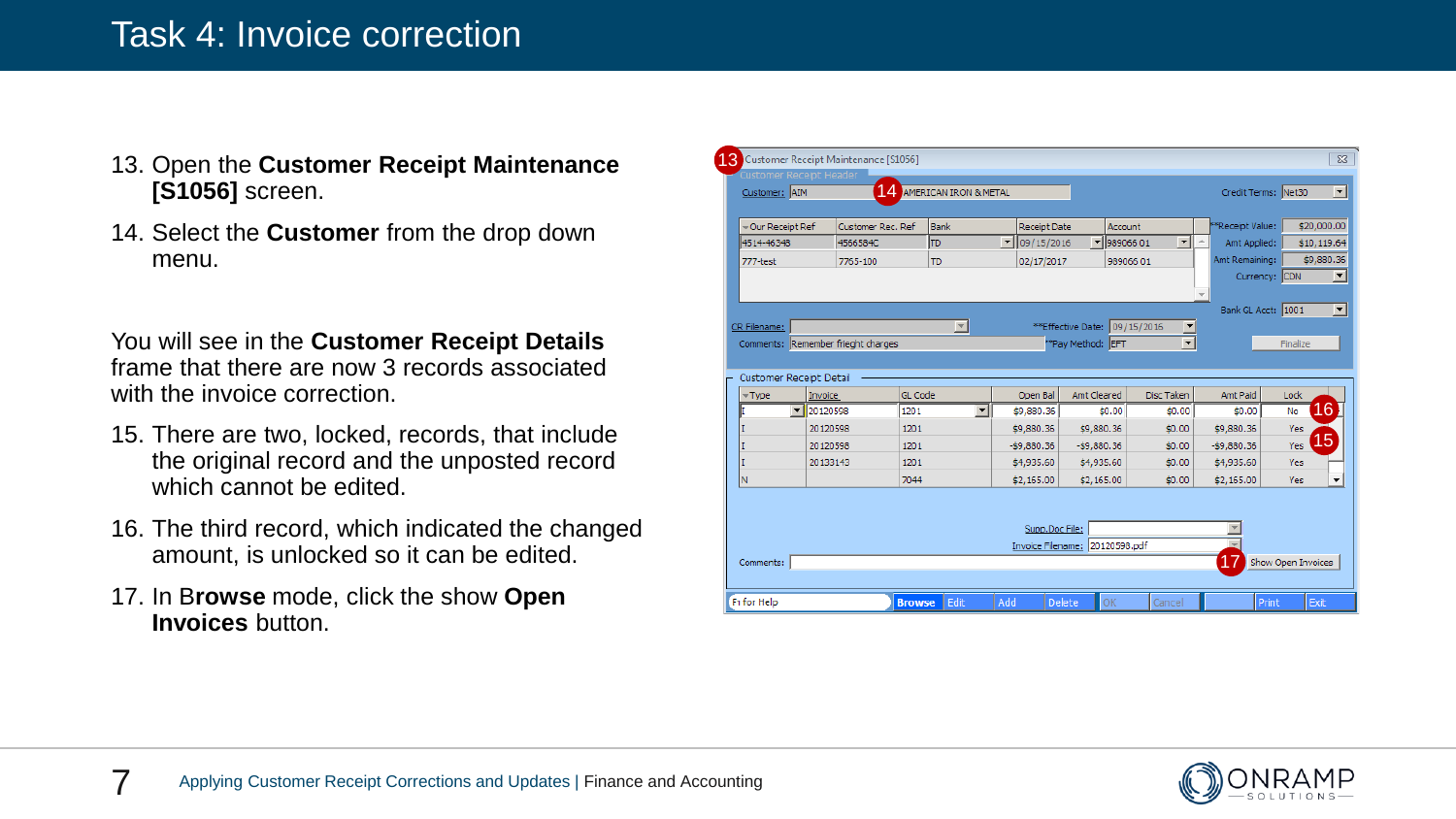#### Task 5: Selecting the open customer invoice

- 18. Select the invoice to apply the payment.
- 19. Click the **Add to Receipt** button.

| Select Open Customer Invoices [S1570]             |                     |                      |                                          |                                    |                        |                                       |                         | $\mathbf{x}$ |
|---------------------------------------------------|---------------------|----------------------|------------------------------------------|------------------------------------|------------------------|---------------------------------------|-------------------------|--------------|
| Select Invoices                                   |                     |                      |                                          |                                    |                        |                                       |                         |              |
| Customer (Inv To): AIM                            |                     |                      | IN AMERICAN IRON & METAL                 |                                    |                        |                                       |                         |              |
| Customer (Ship To): <all></all>                   |                     |                      | $\blacktriangleright$ Select All Records |                                    |                        |                                       | Select All              |              |
| Invoices From: 01/01/2000                         |                     | $\blacktriangledown$ | To:                                      | 02/17/2017<br>▼                    |                        |                                       |                         |              |
| Invoice Type: <all></all>                         |                     |                      | $\blacktriangleright$ Select All Records |                                    | <b>Total Selected:</b> | \$8,845.46                            | Deselect All            |              |
| Invoice Number: <all></all>                       |                     |                      | $\blacktriangleright$ Select All Records |                                    |                        |                                       |                         |              |
|                                                   |                     |                      |                                          |                                    |                        |                                       |                         |              |
| $\overline{\mathbf{v}}$ Invoice                   | <b>Invoice Date</b> |                      | <b>Invoice Type</b>                      | <b>Invoice Total</b>               | Open Balance   Matched |                                       | Select                  |              |
| 20139126                                          | 02/06/2017          |                      | M                                        | \$4,348.39                         | \$4,348.39             |                                       |                         |              |
| 20139473                                          | 02/10/2017          |                      | ▼IM                                      | $\blacktriangledown$<br>\$8,845.46 | \$8,845.46             |                                       | $\overline{\mathsf{x}}$ | 18           |
| 20139474                                          | 02/10/2017          |                      | M                                        | \$4,341.65                         | \$4,341.65             |                                       |                         |              |
|                                                   |                     |                      |                                          |                                    |                        |                                       |                         |              |
| Discount Date: 02/10/2017<br>Due Date: 03/12/2017 |                     |                      | Invoice Filename: 20139473.pdf           |                                    | 19                     | Receipt Number: hre<br>Add to Receipt | Cancel                  |              |
| Fi for Help                                       |                     | Browse               | Edit                                     | Add<br>Delete                      | OK<br>Cancel           |                                       | Exit<br>Print           |              |

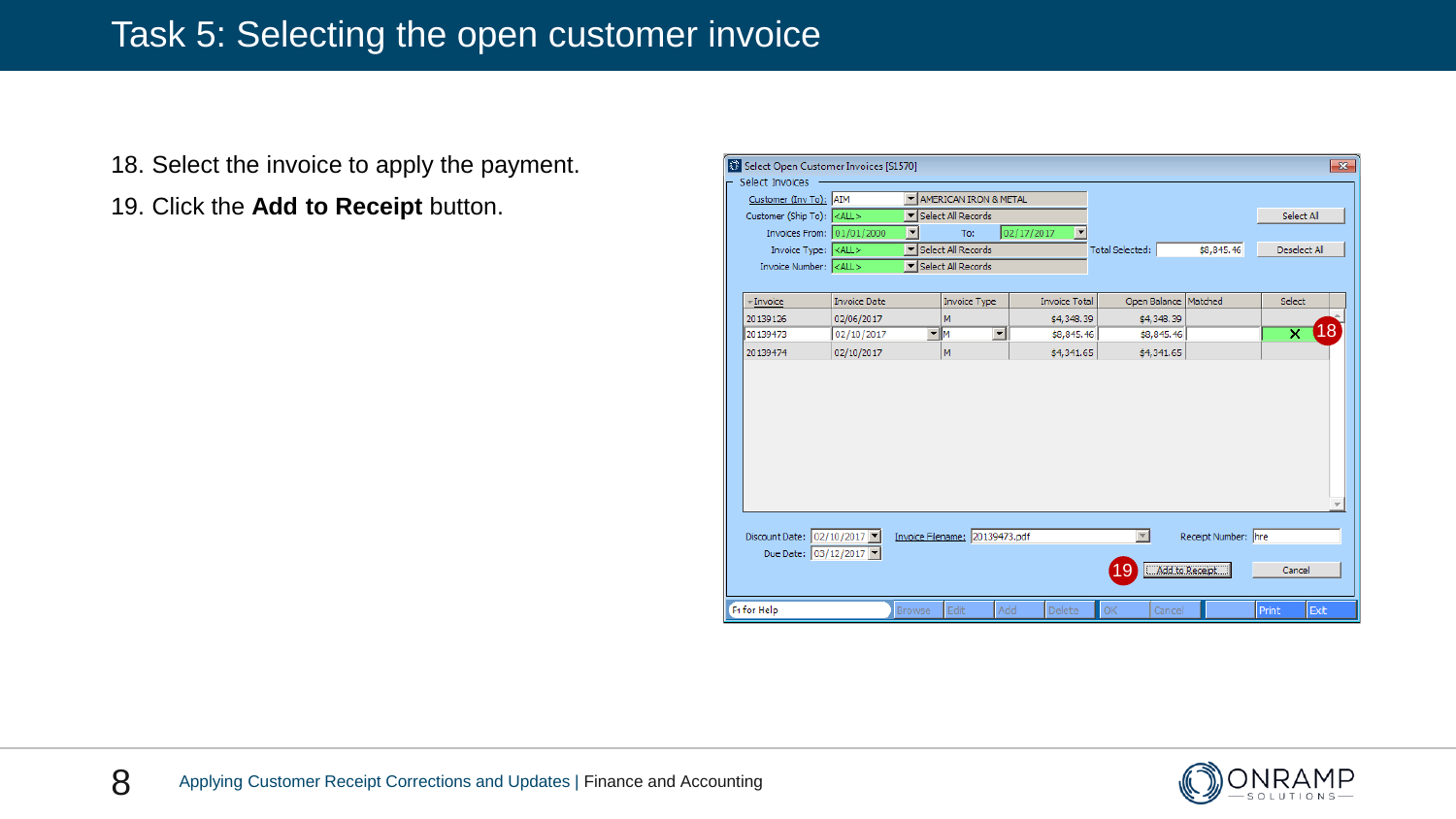### Task 6: Applying payment to a different invoice

The selected invoice number will be applied to the customer receipt detail record.

- 20. Click **Edit** in the bottom menu.
- 21. Enter the amount to be cleared
- 22. Add a **Comment** if required
- 23. Click **OK**
- 24. In **Browse** mode click the **Finalize** button.

The error has now been resolved and the correct payment has now been applied to the correct invoice.

| 4514-46348<br>777-test             | 4566584C<br>7765-100    | <b>TD</b>      |                          |                                   |                                |                 |                    |                    |   |
|------------------------------------|-------------------------|----------------|--------------------------|-----------------------------------|--------------------------------|-----------------|--------------------|--------------------|---|
|                                    |                         |                |                          | $\boxed{\blacksquare}$ 09/15/2016 | ▼                              | 198906601<br>−∥ | Amt Applied:       | \$10,119.64        |   |
|                                    |                         |                | <b>TD</b>                | 02/17/2017                        |                                | 98906601        | Amt Remaining:     | \$9,880.36         |   |
|                                    |                         |                |                          |                                   |                                |                 |                    | Currency: CDN      | ⊡ |
|                                    |                         |                |                          |                                   |                                |                 |                    |                    |   |
|                                    |                         |                |                          |                                   |                                |                 | Bank GL Acct: 1001 |                    | ⊡ |
| CR Filename:                       |                         |                | $\overline{\mathcal{A}}$ |                                   | **Effective Date: 09/15/2016   |                 |                    |                    |   |
| Comments: Remember frieght charges |                         |                |                          |                                   | <sup>**</sup> Pay Method: EFT  | ▼               | 24                 | Finalize           |   |
|                                    |                         |                |                          |                                   |                                |                 |                    |                    |   |
| Customer Receipt Detail            |                         |                |                          |                                   |                                |                 |                    |                    |   |
| $-Type$                            | Invoice                 | <b>GL</b> Code |                          | Open Ball                         | Amt Cleared                    | Disc Taken      | Amt Paid           | Lock               |   |
| IT.                                | $\blacksquare$ 20139473 | 1201           | $\vert \mathbf{v} \vert$ | \$9,880.21                        | 9880.36                        | \$0.00          | \$0.00             | No                 |   |
| I                                  | 20120598                | 1201           |                          | \$9,880.36                        | \$9,880.36                     | \$0.00          | \$9,880.36         | Yes                |   |
| I                                  | 20133143                | 1201           |                          | \$4,935.60                        | \$4,935.60                     | \$0.00          | \$4,935.60         | Yes                |   |
| I                                  | 20120598                | 1201           |                          | $-59,880.36$                      | $-59,880.36$                   | \$0.00          | $-$9,880.36$       | Yes                |   |
| N                                  |                         | 7044           |                          | \$2,165.00                        | \$2,165.00                     | \$0.00          | \$2,165.00         | Yes                |   |
|                                    |                         |                |                          |                                   |                                |                 |                    |                    |   |
|                                    |                         |                |                          |                                   |                                |                 |                    |                    |   |
|                                    |                         |                |                          | Supp.Doc File:                    |                                |                 |                    |                    |   |
|                                    |                         |                |                          |                                   | Invoice Filename: 20120598.pdf |                 |                    |                    |   |
|                                    |                         |                |                          |                                   |                                |                 |                    |                    |   |
| Comments:                          | 22                      |                |                          |                                   |                                |                 |                    | Show Open Invoices |   |

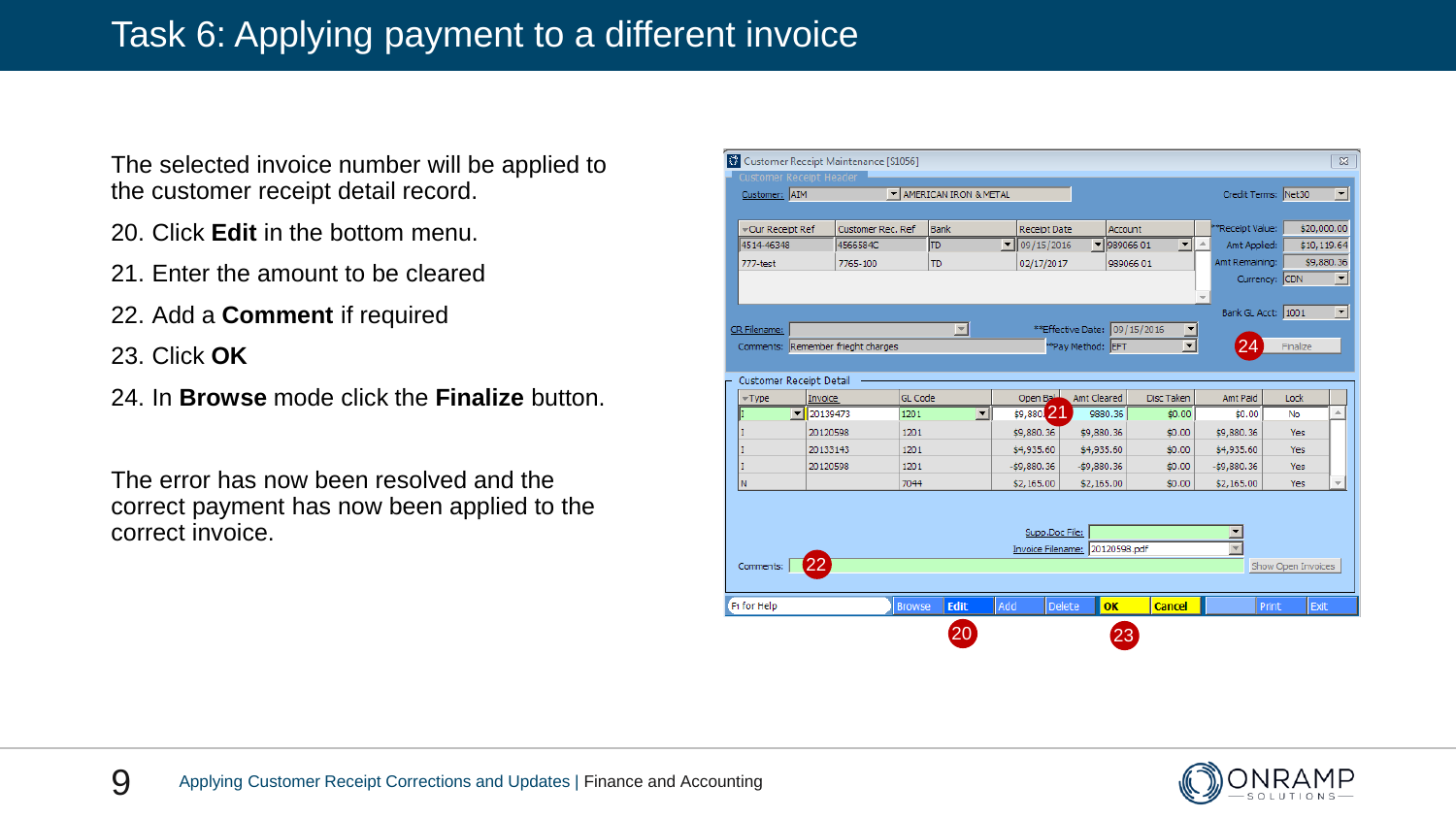FINANCE AND ACCOUNTING

## TRACKING SHORT OR OVERPAID INVOICES

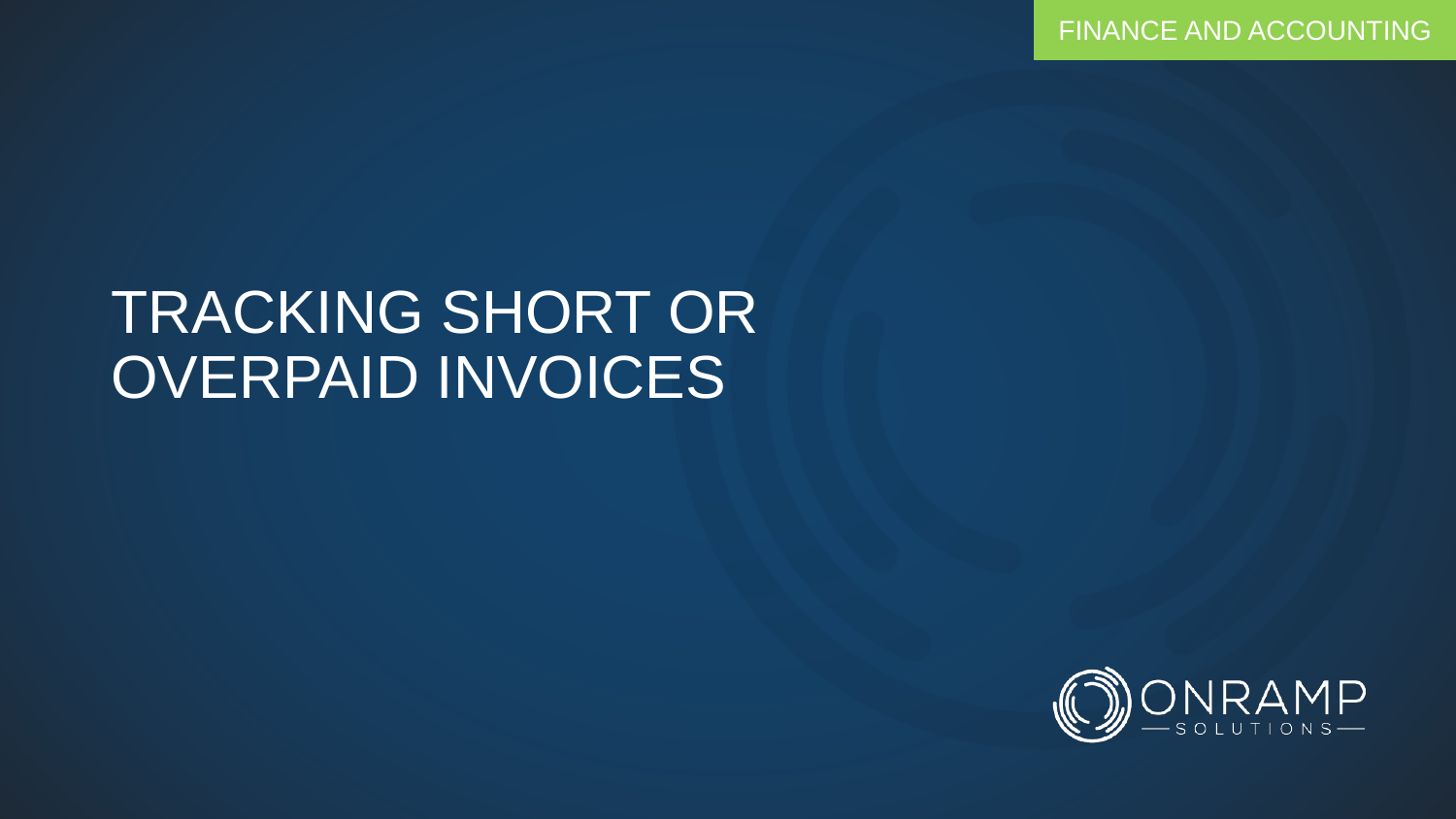If you have a customer that has under or overpaid an invoice you can add information details to track why this happened.

There may be several reasons why the invoice was over or underpaid and the **Customer Receipt Details by Invoice [S1810]** screen allows you to add supporting comments and documents for each invoice line item.

In this example, we will be demonstrating a scenario where a customer has short paid an invoice and adding the comment on why they did it.

| Customer Receipt Detail<br>Customer (Inv To):<br>Invoice Value:<br>⊡<br>$\overline{ }$<br>CR Number:<br>Currency:<br>$\overline{\phantom{a}}$<br>Invoice Filename:<br>$\overline{\Psi}$<br>Invoice Type:<br>Invoice:<br>Qty UM<br>Line<br>Revision<br>Unit Price<br>Ext Price<br>$\neg$ <u>Part</u> |  |
|-----------------------------------------------------------------------------------------------------------------------------------------------------------------------------------------------------------------------------------------------------------------------------------------------------|--|
|                                                                                                                                                                                                                                                                                                     |  |
|                                                                                                                                                                                                                                                                                                     |  |
|                                                                                                                                                                                                                                                                                                     |  |
|                                                                                                                                                                                                                                                                                                     |  |
|                                                                                                                                                                                                                                                                                                     |  |
|                                                                                                                                                                                                                                                                                                     |  |
|                                                                                                                                                                                                                                                                                                     |  |
|                                                                                                                                                                                                                                                                                                     |  |
|                                                                                                                                                                                                                                                                                                     |  |
|                                                                                                                                                                                                                                                                                                     |  |
|                                                                                                                                                                                                                                                                                                     |  |
|                                                                                                                                                                                                                                                                                                     |  |
| Purchase Order:<br>Part Description:                                                                                                                                                                                                                                                                |  |
|                                                                                                                                                                                                                                                                                                     |  |
| Customer Receipt Detail by Invoice                                                                                                                                                                                                                                                                  |  |
| Ext Value Supporting DOCs<br>Comments<br>Customer Ref<br>Unit Price<br>Qty                                                                                                                                                                                                                          |  |
|                                                                                                                                                                                                                                                                                                     |  |
|                                                                                                                                                                                                                                                                                                     |  |
|                                                                                                                                                                                                                                                                                                     |  |
|                                                                                                                                                                                                                                                                                                     |  |
|                                                                                                                                                                                                                                                                                                     |  |
|                                                                                                                                                                                                                                                                                                     |  |
|                                                                                                                                                                                                                                                                                                     |  |
|                                                                                                                                                                                                                                                                                                     |  |
|                                                                                                                                                                                                                                                                                                     |  |
|                                                                                                                                                                                                                                                                                                     |  |

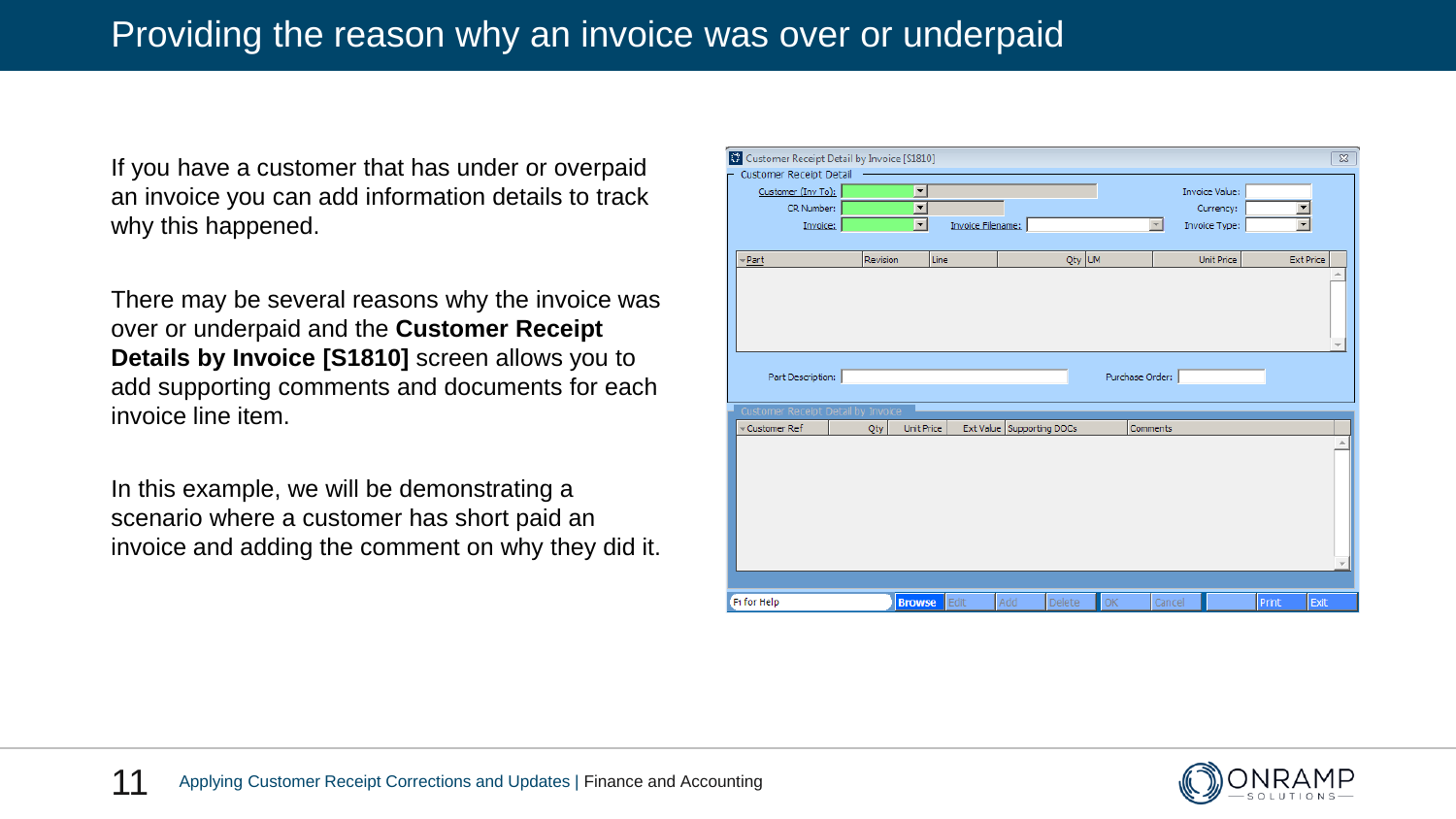#### Task 1: Selecting the invoice to add comments

Open the **Customer Receipt Detail by Invoice [S1810]** screen.

- 1. Select the **Customer (Inv To)** from the drop down menu.
- 2. Use the **CR Number** and **Invoice** drop down menus for any additional filtering.

|                                           |                                                                                                                                      | Customer Receipt Detail by Invoice [S1810] |                          |                               |    |                      |                             |            | $\overline{\mathbf{x}}$ |
|-------------------------------------------|--------------------------------------------------------------------------------------------------------------------------------------|--------------------------------------------|--------------------------|-------------------------------|----|----------------------|-----------------------------|------------|-------------------------|
| Customer Receipt Detail                   |                                                                                                                                      |                                            |                          |                               |    |                      |                             |            |                         |
| Customer (Inv To): AIM                    |                                                                                                                                      |                                            | IN AMERICAN IRON & METAL |                               |    |                      | Invoice Value:              | \$3,019.04 |                         |
|                                           | CR Number: UN-4514-456                                                                                                               |                                            | 2016                     |                               |    |                      | Currency: CDN               |            |                         |
|                                           | Invoice: MEM1157                                                                                                                     | 4<br>Н                                     |                          | Invoice Filename: MEM1157.pdf |    | $\vert \vert$        | Invoice Type: M             |            |                         |
|                                           |                                                                                                                                      |                                            |                          |                               |    |                      |                             |            |                         |
| $\neg Part$                               | Revision                                                                                                                             | Line                                       |                          | Qty UM                        |    |                      | <b>Unit Price</b>           |            | <b>Ext Price</b>        |
| 000-0006                                  | $\overline{\phantom{0}}$   $\overline{\phantom{0}}$   $\overline{\phantom{0}}$   $\overline{\phantom{0}}$   $\overline{\phantom{0}}$ | 1644                                       |                          | 3.000 EA                      |    | $\blacktriangledown$ | 1,000.000                   |            | \$3,000.00              |
|                                           |                                                                                                                                      |                                            |                          |                               |    |                      |                             |            |                         |
|                                           |                                                                                                                                      |                                            |                          |                               |    |                      |                             |            |                         |
|                                           |                                                                                                                                      |                                            |                          |                               |    |                      |                             |            |                         |
|                                           |                                                                                                                                      |                                            |                          |                               |    |                      |                             |            |                         |
|                                           |                                                                                                                                      |                                            |                          |                               |    |                      |                             |            |                         |
| Part Description: BOTTOM PLATE (NO PAINT) |                                                                                                                                      |                                            |                          |                               |    |                      | Purchase Order: 6859860-007 |            |                         |
|                                           |                                                                                                                                      |                                            |                          |                               |    |                      |                             |            |                         |
|                                           |                                                                                                                                      |                                            |                          |                               |    |                      |                             |            |                         |
| Customer Receipt Detail by Invoice        |                                                                                                                                      |                                            |                          |                               |    |                      |                             |            |                         |
| Customer Ref                              | Qty                                                                                                                                  | <b>Unit Price</b>                          |                          | Ext Value Supporting DOCs     |    | Comments             |                             |            |                         |
|                                           |                                                                                                                                      |                                            |                          |                               |    |                      |                             |            |                         |
|                                           |                                                                                                                                      |                                            |                          |                               |    |                      |                             |            |                         |
|                                           |                                                                                                                                      |                                            |                          |                               |    |                      |                             |            |                         |
|                                           |                                                                                                                                      |                                            |                          |                               |    |                      |                             |            |                         |
|                                           |                                                                                                                                      |                                            |                          |                               |    |                      |                             |            |                         |
|                                           |                                                                                                                                      |                                            |                          |                               |    |                      |                             |            |                         |
|                                           |                                                                                                                                      |                                            |                          |                               |    |                      |                             |            |                         |
|                                           |                                                                                                                                      |                                            |                          |                               |    |                      |                             |            |                         |
|                                           |                                                                                                                                      |                                            |                          |                               |    |                      |                             |            |                         |
| F <sub>1</sub> for Help                   |                                                                                                                                      | <b>Browse</b>                              | Edit                     | Add<br>Delete                 | OK |                      | Cancel                      | Print      | Exit                    |

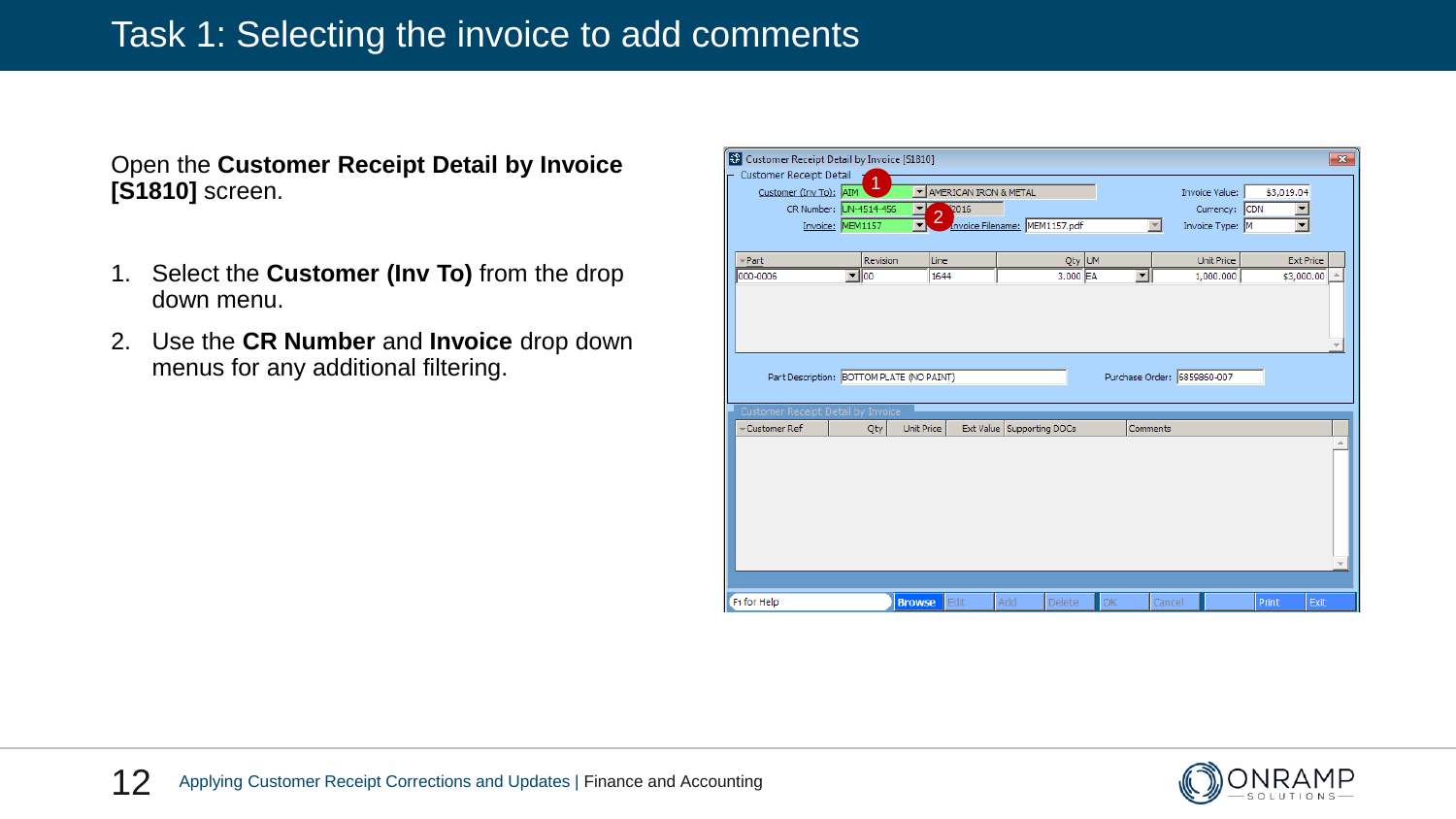#### Task 2: Adding the details and comments

- 3. Select the line item.
- 4. Click **Add** in the bottom menu.
- 5. Enter the **Customer Reference** (*Usually their debit memo or their reference.*)
- 6. Enter the amended **Quantity**.
- 7. Attach a supporting document if you received one from your customer, for example a rejection notice.
- 8. Enter a **Comment**.
- 9. Click **OK** when complete.

The reason why the customer short paid this invoice is because one of the parts was damaged during shipping.

|   | Customer Receipt Detail by Invoice [S1810] |                                              |                         |                               |          |                                            |                  | $\overline{\mathbf{x}}$ |
|---|--------------------------------------------|----------------------------------------------|-------------------------|-------------------------------|----------|--------------------------------------------|------------------|-------------------------|
|   | Customer Receipt Detail                    |                                              |                         |                               |          |                                            |                  |                         |
|   | Customer (Inv To): AIM                     |                                              | MERICAN IRON & METAL    |                               |          | Invoice Value:                             | \$3,019.04       |                         |
|   |                                            | CR Number: UN-4514-456                       | $\frac{1}{2}$ 9/15/2016 |                               |          | Currency: CDN                              | ≛                |                         |
|   |                                            | $\vert \mathbf{v} \vert$<br>Invoice: MEM1157 |                         | Invoice Filename: MEM1157.pdf |          | $\overline{\mathbb{E}}$<br>Invoice Type: M | $\blacksquare$   |                         |
|   |                                            |                                              |                         |                               |          |                                            |                  |                         |
|   | $\neg$ Part                                | Revision                                     | Line                    | Qty UM                        |          | Unit Price                                 | <b>Ext Price</b> |                         |
|   | 3<br>1000-0006                             | $\overline{\phantom{0}}$ 00                  | 1644                    | 3.000 EA                      | न        | 1,000.000                                  | \$3,000.00       |                         |
|   |                                            |                                              |                         |                               |          |                                            |                  |                         |
|   |                                            |                                              |                         |                               |          |                                            |                  |                         |
|   |                                            |                                              |                         |                               |          |                                            |                  |                         |
|   |                                            |                                              |                         |                               |          |                                            |                  |                         |
|   |                                            |                                              |                         |                               |          |                                            |                  |                         |
|   |                                            | Part Description: BOTTOM PLATE (NO PAINT)    |                         |                               |          | Purchase Order: 6859860-007                |                  |                         |
|   |                                            |                                              |                         |                               |          |                                            |                  |                         |
|   | Customer Receipt Detail by Invoice         |                                              |                         |                               |          |                                            |                  |                         |
|   | Customer Ref                               | Qty<br>Unit Price                            |                         | Ext Value Supporting DOCs     | Comments |                                            |                  |                         |
| 5 | 6<br>shortpaidquantity                     | 2,000                                        | 7<br>0.000              |                               | 8        | one piece returned due to shipping damage. |                  |                         |
|   |                                            |                                              |                         |                               |          |                                            |                  |                         |
|   |                                            |                                              |                         |                               |          |                                            |                  |                         |
|   |                                            |                                              |                         |                               |          |                                            |                  |                         |
|   |                                            |                                              |                         |                               |          |                                            |                  |                         |
|   |                                            |                                              |                         |                               |          |                                            |                  |                         |
|   |                                            |                                              |                         |                               |          |                                            |                  |                         |
|   |                                            |                                              |                         |                               |          |                                            |                  |                         |
|   |                                            |                                              |                         |                               |          |                                            |                  |                         |
|   |                                            |                                              |                         |                               |          |                                            |                  |                         |
|   | Fi for Help                                | <b>Browse</b>                                | Edit                    | Add<br>Delete                 | OK       | <b>Cancel</b>                              | Exit<br>Print    |                         |
|   |                                            |                                              |                         |                               |          |                                            |                  |                         |
|   |                                            |                                              |                         | 4                             | 9        |                                            |                  |                         |

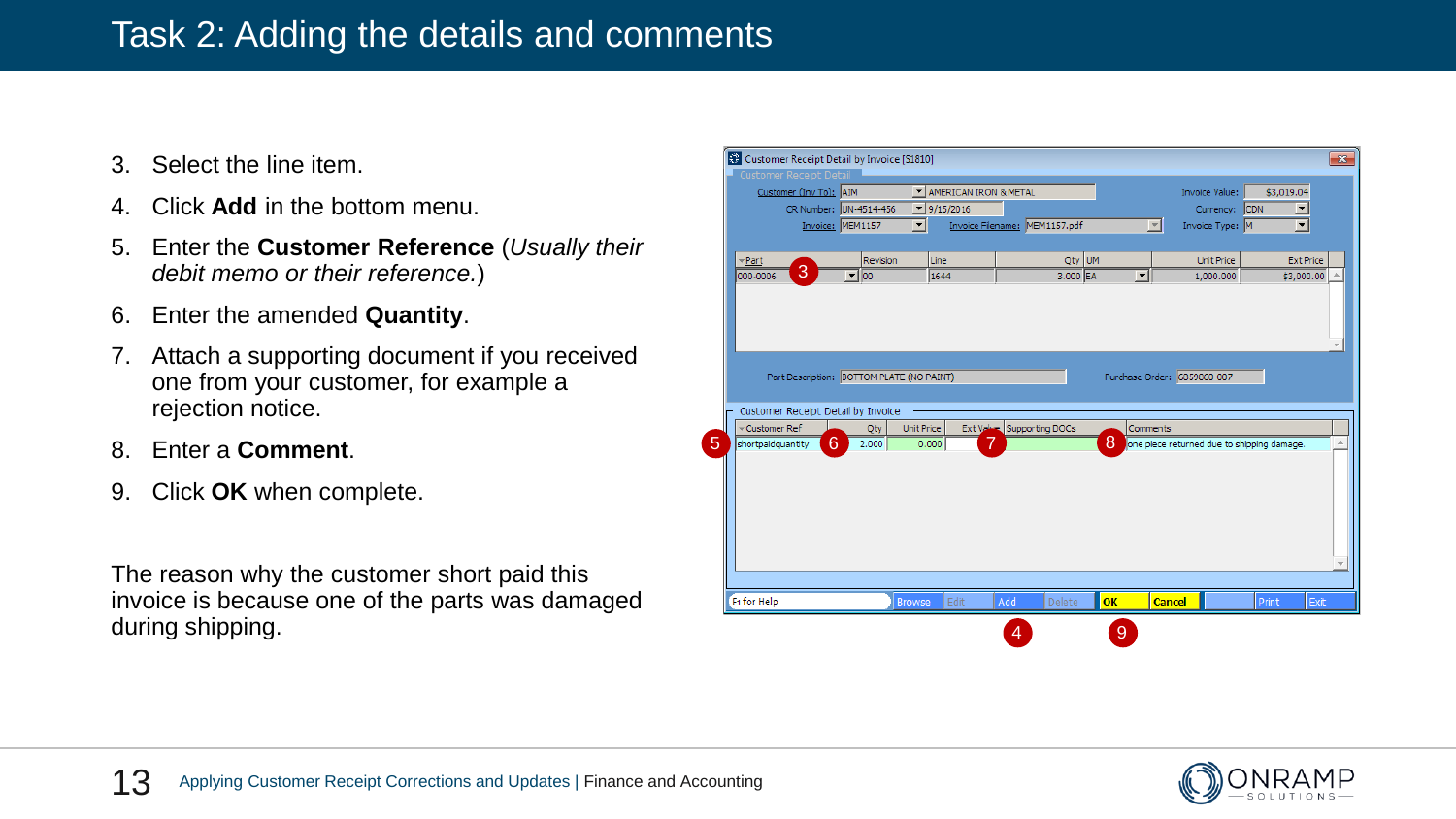FINANCE AND ACCOUNTING

## ATTACHING A CUSTOMER RECEIVED DOCUMENT

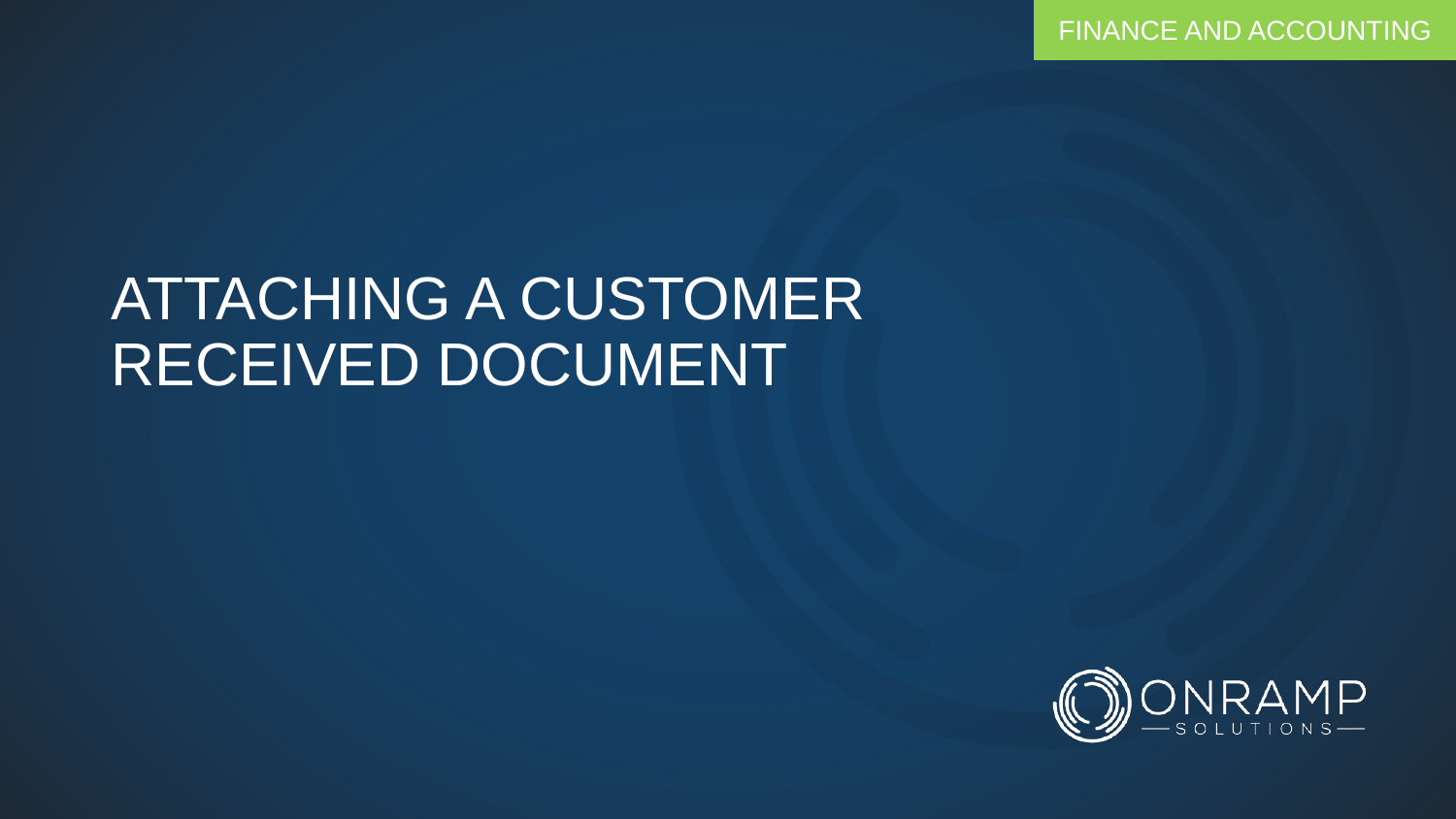If you have already finalized a receipt without receiving the remittance advice document or check you can use the **Customer Receipt Document [S2141]** to attach it when you receive it.

In the following example we will show you how to select your digital file and attach it to the received receipt file.

|                                         | Customer Receipt Documents [S2141] |                          |                           |                                                      | $\mathbf{x}$  |
|-----------------------------------------|------------------------------------|--------------------------|---------------------------|------------------------------------------------------|---------------|
|                                         | - Customer Receipt Documents       |                          |                           |                                                      |               |
| Customer (Inv To) : $\vert$ <all></all> |                                    | ▼ Select All Records     |                           |                                                      |               |
|                                         | Receipt Number: <all></all>        | $\blacktriangledown$     |                           |                                                      |               |
|                                         | CR Filename: <all></all>           | $\overline{\phantom{0}}$ |                           |                                                      |               |
|                                         | Receipt #                          | -Receipt Da              | Receipt Total CR Filename |                                                      |               |
|                                         | 77-22-25                           | 09/20/2016               | \$2,760.36                |                                                      |               |
|                                         | 777-7788                           | 09/19/2016               | \$1,500.00                |                                                      |               |
|                                         | 4514-46348                         | 09/15/2016               | \$20,000.00               |                                                      |               |
|                                         | 6680                               | 06/30/2016               | \$29,263.17 6680.pdf      |                                                      |               |
|                                         | 2001504264                         | 06/30/2016               |                           | \$1,203.65 Remittance advice note - document #200150 |               |
|                                         | 160628001851123 1                  | 06/30/2016               |                           | \$85,349,13   160628001851123 1.pdf                  |               |
|                                         | 1606240019107073 1                 | 06/30/2016               |                           | \$17,699.81   160624001907073 1.pdf                  |               |
|                                         | 56528                              | 06/27/2016               | \$17,847.33 56528.pdf     |                                                      |               |
|                                         | 48658                              | 06/27/2016               | \$32,385.37 48658.pdf     |                                                      |               |
|                                         | 062416catmining                    | 06/27/2016               |                           | \$109,996.30 2000061373.pdf                          |               |
|                                         | 062416manitowoc                    | 06/24/2016               |                           | \$37,459.52 062416manitowoc.xls                      |               |
|                                         | 2001501904                         | 06/24/2016               |                           | \$735.54 Remittance advice note - document #200150)  |               |
|                                         | 48148                              | 06/24/2016               | \$105,687,84 48148.pdf    |                                                      |               |
|                                         | 160622001826745 1                  | 06/24/2016               |                           | \$25,991.66   160622001826745 1.pdf                  |               |
|                                         | 1606210019055273 1                 | 06/24/2016               |                           | \$31,403.08 160621001905273 1.pdf                    |               |
|                                         | 160618002316463 1                  | 06/24/2016               |                           | \$8,701.10 160618002316463 1.pdf                     |               |
|                                         | 160617001754219 1                  | 06/24/2016               |                           | \$29,500.03 160617001754219 1.pdf                    |               |
|                                         | 48135                              | 06/21/2016               | \$354,444.80 48135.pdf    |                                                      |               |
|                                         | 48617                              | 06/20/2016               | \$18,312.76 48617.pdf     |                                                      | ▼             |
|                                         |                                    |                          |                           |                                                      |               |
| F1 for Help                             |                                    | Edit<br><b>Browse</b>    | Add<br>Delete             | OK<br>Cancel                                         | Exit<br>Print |

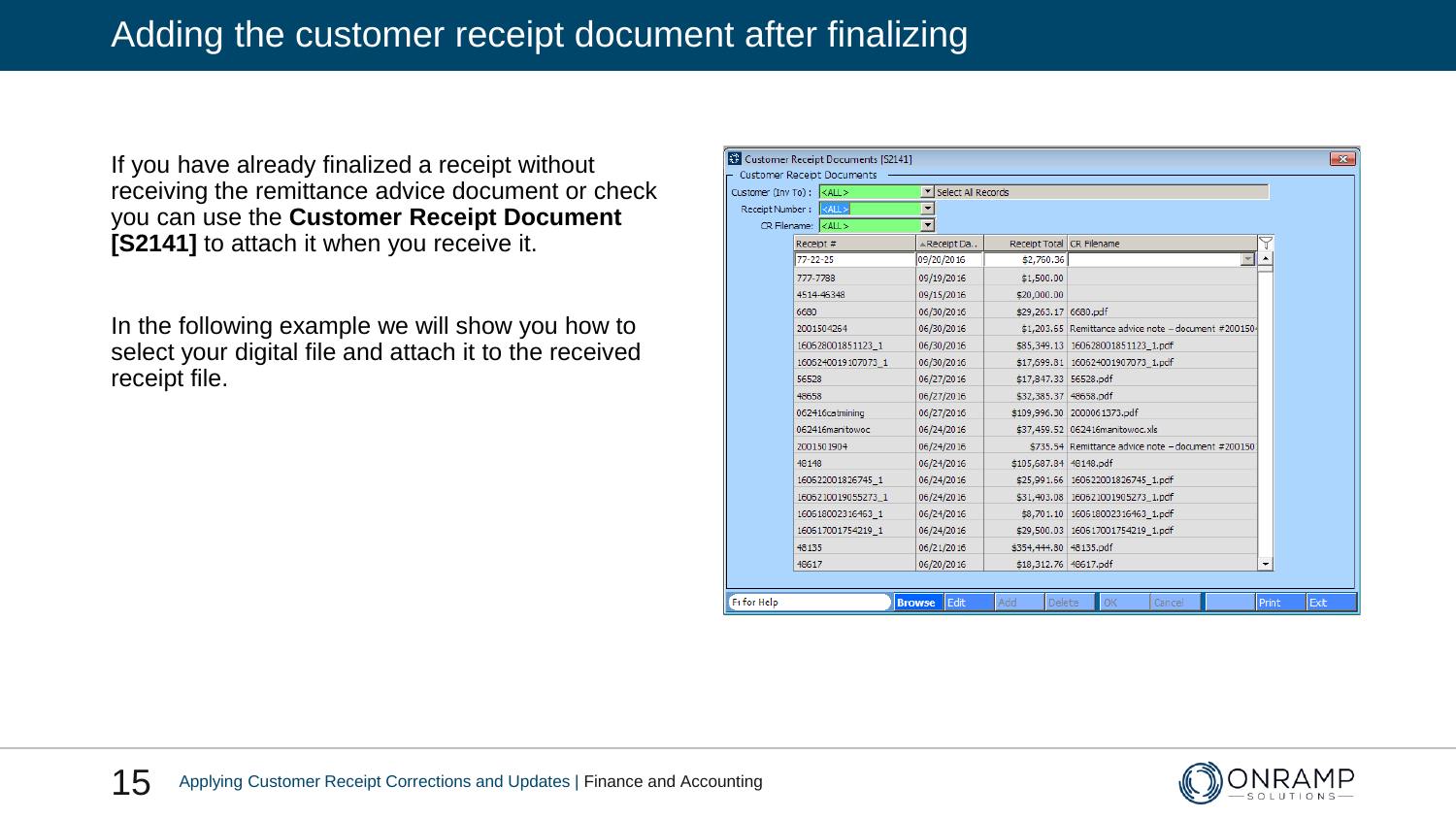#### Task 1: Selecting the file to attach

Open the **Customer Receipt Documents [S2141]** screen.

- 1. In **Browse** mode select the customer from the **Customer (Inv To)** drop down menu.
- 2. Select the **Receipt** you would like to attach the document to.
- 3. Click **Edit** in the bottom menu.
- 4. Click on the black arrow in the **CR filename** field.

| Customer (Inv To) : AIM | <b>Customer Receipt Documents</b><br>1 | ▾∣                       | AMERICAN IRON & METAL |                               |                          |
|-------------------------|----------------------------------------|--------------------------|-----------------------|-------------------------------|--------------------------|
|                         | Receipt Number: <all></all>            | $\overline{\phantom{a}}$ |                       |                               |                          |
|                         | CR Filename: <all></all>               | ∓                        |                       |                               |                          |
|                         | Receipt #                              | -Receipt Da              | Receipt Total         | <b>CR Filename</b>            | Y                        |
|                         | $77 - 22 - 25$                         | 09/20/2016               | \$2,760.36            |                               |                          |
|                         | 777-7788                               | 09/19/2016               | \$1,500.00            |                               |                          |
| $\overline{2}$          | 4514-46348                             | 09/15/2016               | \$20,000.00           |                               | 4<br>ᆋ                   |
|                         | 56528                                  | 06/27/2016               | \$17,847.33 56528.pdf |                               |                          |
|                         | 56401                                  | 06/13/2016               |                       | \$8,296.81 cr061316.0003.pdf  |                          |
|                         | 56291                                  | 06/08/2016               | \$7,651.54 56291.pdf  |                               |                          |
|                         | 56223                                  | 05/27/2016               | \$10,349.23 56223.pdf |                               |                          |
|                         | 56160                                  | 05/25/2016               | \$16,193.69 56160.pdf |                               |                          |
|                         | 56063                                  | 05/18/2016               | \$4,038.73 56063.pdf  |                               |                          |
|                         | 55989                                  | 05/10/2016               | \$4,716.12 55989.pdf  |                               |                          |
|                         | 55901                                  | 04/29/2016               | \$16,687.11 55901.pdf |                               |                          |
|                         | 55833                                  | 04/22/2016               | \$18,221.43 55833.pdf |                               |                          |
|                         | 55666                                  | 04/08/2016               |                       | \$4,045.61 cr040816.0001.pdf  |                          |
|                         | 55578                                  | 04/06/2016               |                       | \$3,530.89 CR040616.0003.pdf  |                          |
|                         | 55536                                  | 03/30/2016               |                       | \$7,146.91 CR 033016.0003.pdf |                          |
|                         | 55426                                  | 03/23/2016               | \$1,954.95 55426.pdf  |                               |                          |
|                         | 55381                                  | 03/14/2016               | \$7,174.78 55381.pdf  |                               |                          |
|                         | 55292                                  | 03/03/2016               | \$8,876.28 55292.pdf  |                               |                          |
|                         | 55173                                  | 02/22/2016               |                       | \$6,414.62 CR022216.0001.pdf  | $\overline{\phantom{a}}$ |
|                         |                                        |                          |                       |                               |                          |
| Fi for Help             |                                        | Edit<br><b>Browse</b>    | Add<br>Delete         | <b>OK</b><br>Cancel           | Exit<br>Print            |